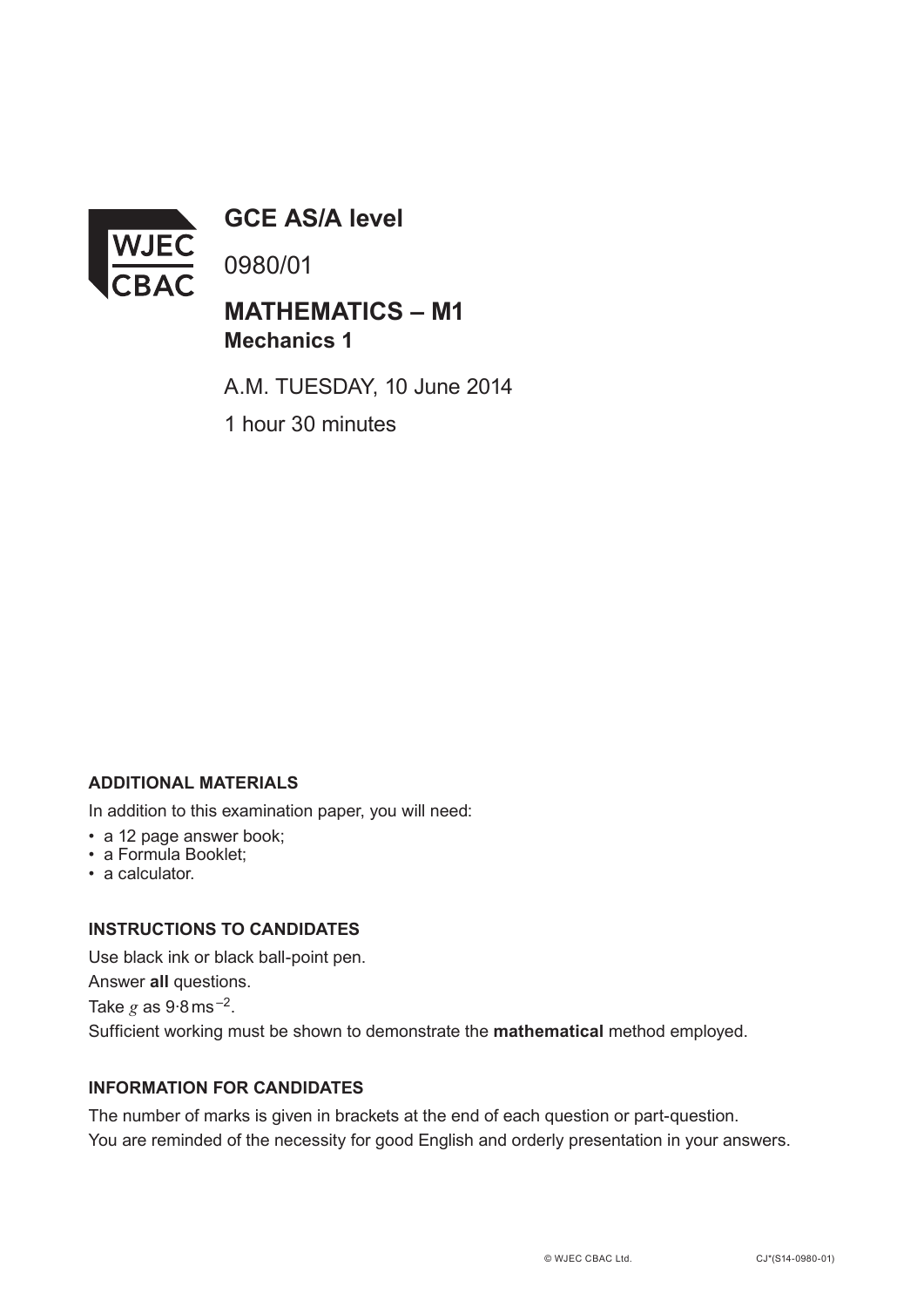- **1.** A crate of mass 25kg rests on the floor of a lift, which is descending. Find the reaction of the floor of the lift on the crate when
	- (a) the acceleration of the lift is  $1.2 \text{ ms}^{-2}$ . [3]
	- *(b)* the velocity of the lift is constant. *II* is the set of the lift is constant.
- **2.** A vehicle travels along a straight horizontal road. As it passes point *A* with speed 10ms–1, it accelerates at a constant rate for 21 s until it reaches a speed of  $24 \,\mathrm{ms}^{-1}$ . It then travels at this constant speed of 24ms–1 for *T*s before decelerating at a uniform rate, coming to rest at a point *B*. The time taken to decelerate to rest is 16s.
	- *(a)* Calculate the magnitude of the acceleration of the vehicle. [3]
	- *(b)* Determine the distance taken for the vehicle to decelerate to rest. [3]
	- *(c)* Draw a sketch of the velocity-time graph for the motion of the vehicle between *A* and *B*.

[4]

- *(d)* Given that the distance between *A* and *B* is 15000m, find the value of *T*. [4]
- **3.** The diagram below shows two objects connected by means of a light inextensible string passing over a smooth light pulley. The pulley is fixed at the bottom of a rough plane inclined at an angle  $\alpha$  to the horizontal, where tan  $\alpha = \frac{3}{4}$ . Object *A*, of mass 7 kg, lies on the inclined plane and object *B*, of mass 3kg, is hanging freely. The coefficient of friction between the plane and object *A* is 0·6.



Initially, the objects are held at rest with the string just taut. The objects are then released so that *A* slides down the plane.

- *(a)* Determine the magnitude of the frictional force acting on *A*. [3]
- *(b)* Calculate the magnitude of the acceleration of the objects and the tension in the string.

[7]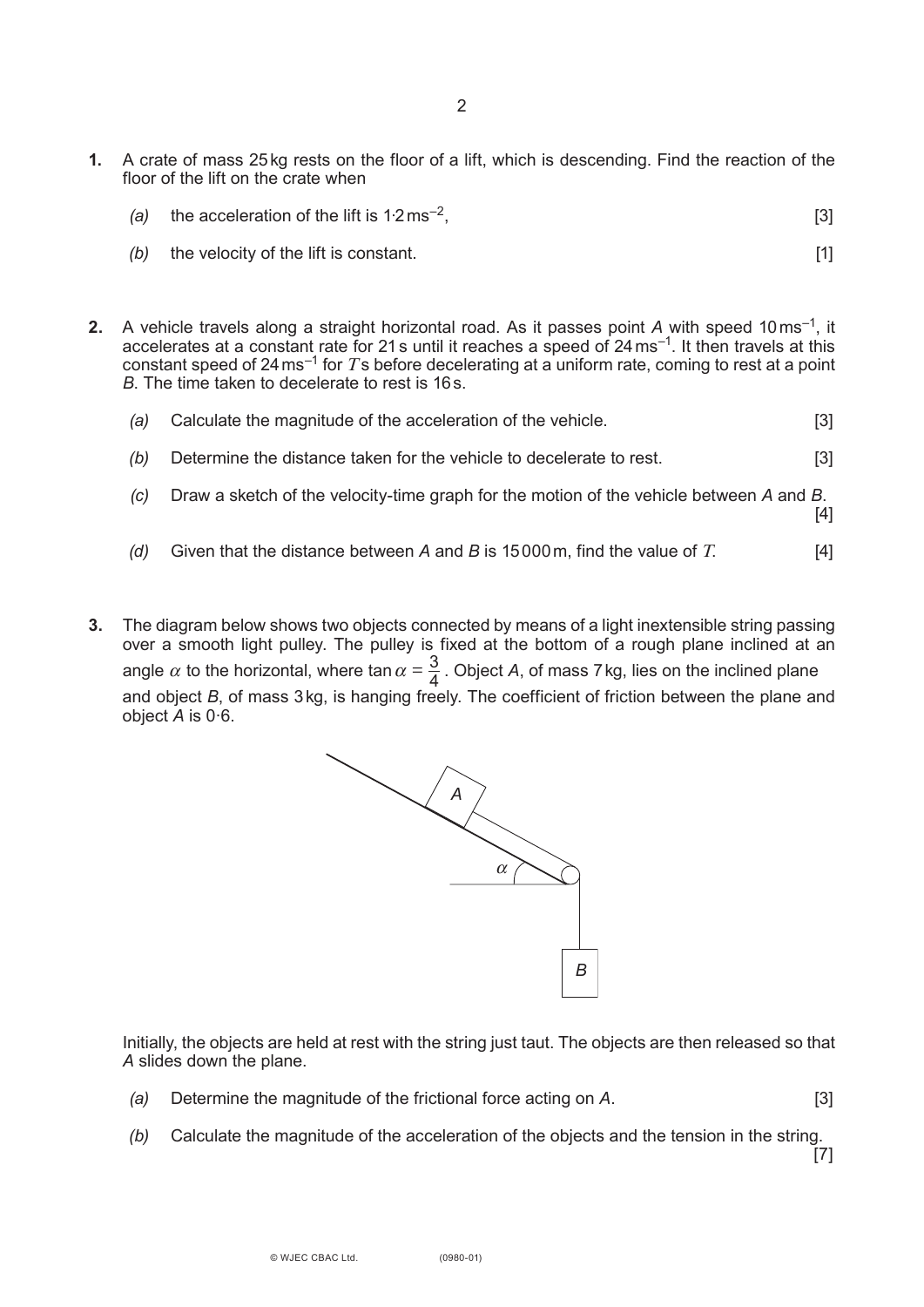**4.** The diagram shows a uniform rod *AB*, of length 1·8m and mass 3kg, held in horizontal equilibrium by two small fixed cylinders *C* and *D*. An object of mass 12kg rests on the rod at *B*. The length *AC* is 0·3m and *CD*, the distance between the cylinders, is 0·4m. The force exerted on the rod by each of the cylinders is vertical.



- Find the magnitude of each of the forces exerted on the rod by the cylinders. [7]
- **5.** An object of mass 80kg is being dragged along a straight line *AB* by means of three horizontal forces of magnitude and direction as shown in the diagram. The resistance to the motion of the object is constant and of magnitude 16N.



- (a) Show that  $T = 8\sqrt{3}$ . [3]
- *(b)* Determine the magnitude of the acceleration of the object. [4]
- *(c)* When the object is moving with a speed of 12ms–1, the three horizontal forces of 20N, 28N, and *T*N are removed. Calculate the time taken for the speed of the object to reduce to 4 ms<sup>–1</sup>. [5]
- **6.** A sphere *A* of mass 3kg, moving with speed 2ms–1, collides directly with another sphere *B*, of mass 7kg, moving in the opposite direction with speed 5ms–1. The coefficient of restitution between the spheres is 0·6.
	- *(a)* Calculate the speed of sphere *A* and the speed of sphere *B* immediately after the  $\blacksquare$ collision.  $\blacksquare$
	- *(b)* Determine the impulse exerted by sphere *A* on sphere *B* during the collision. [2]
	- *(c)* After the collision with sphere *B*, sphere *A* collides with a wall which is perpendicular to the line of motion of the spheres. It rebounds with speed 3·65ms–1. Determine the coefficient of restitution between the wall and sphere *A*. [1]

# 3

**Turn over .**